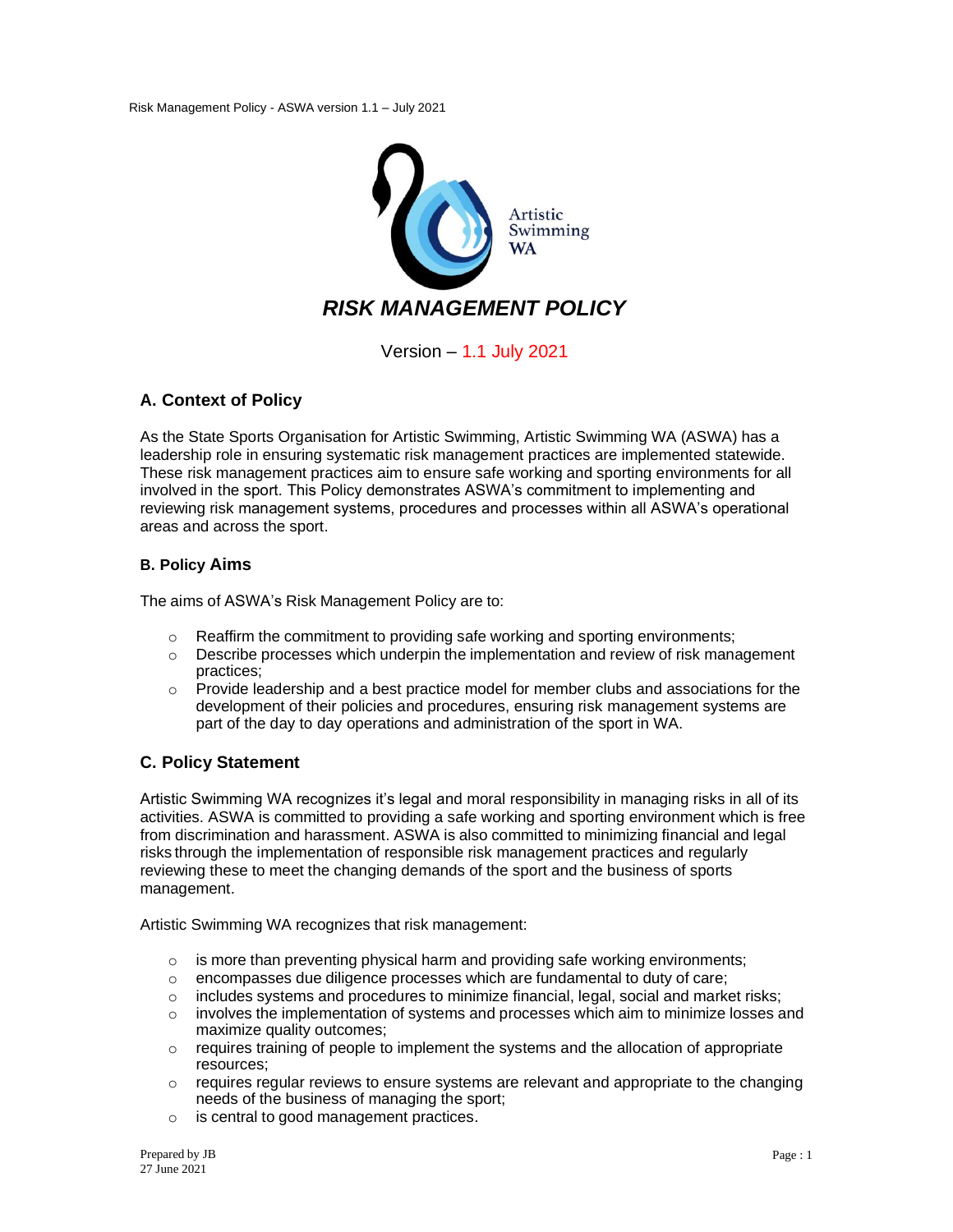

### **D. Definitions**

#### **Risk**

*"The chance of something happening that will have an impact upon objectives. It is measured interms of consequences and likelihood".*

*(Australian/New Zealand Risk Management Standard – AS/NZ 4360:1999 – pp 3)*

### **Risk Management**

*"The culture, processes and structures that are directed towards the effective management ofpotential opportunities and adverse effects".*

*(Australian/New Zealand Risk Management Standard – AS/NZ 4360:1999 – pp 4)*

*"Risk management is an iterative process consisting of well-defined steps which, taken in sequence, support better decision-making by contributing a greater insight into risks and their impacts. The risk management process can be applied to any situation where an undesired or unexpected outcome could be significant or where opportunities are identified. Decision makersneed to know about possible outcomes and take steps to control their impact".*

*(Australian/New Zealand Risk Management Standard – AS/NZ 4360:1999 – pp iii)*

# **E. Policy Application**

This Policy applies first and foremost to the Board and Staff of Artistic Swimming WA. It also applies to Club Committee Members, to all Coaches and Artistic Swimming athletes in the High Performance Program, to Team Managers, Competition Managers and all of ASWA's volunteers who work on and interact at ASWA's competitions, events, workshops and activities.

The Policy is also intended to be a model for ASWA's Members – and their members/associations and clubs – for the development of risk management policies and procedures and the implementation and review of systematic practices to minimize risks.

# **F. Policy Coverage**

The Policy covers the day to day operations of Artistic Swimming WA, the High Performance Program including coaching and athlete support activities, regional centres – their coaches and participants, the travel into the regions for ASWA employee's, coaches, athletes and officials, the management of Artistic Swimming WA competitions and events including any ASWA organized sport development activities.

## **G. Responsibility for Management of Risks**

Everyone within their work area is responsible for their own safety and the safety of others. The identification of risks in specific work contexts, the consequences and the treatments of these is part of the process of implementing risk management systems – and this involves everyone within the organization.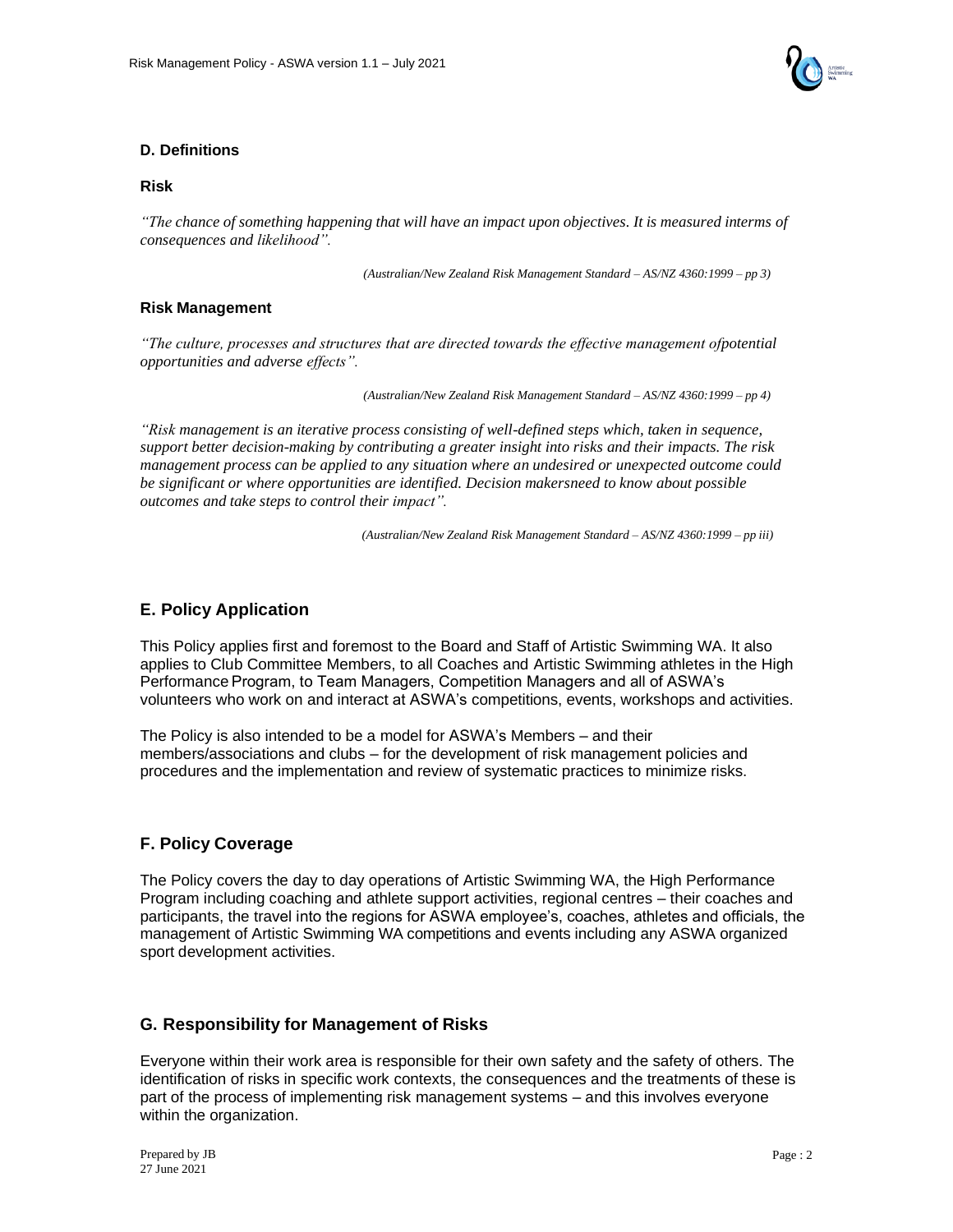

The ASWA Board is ultimately responsible for the successful implementation of the risk management processes, with the review of the risk managementsystems and processes managed and communicated to the board by the board member with the Risk Management portfolio.

## **i) The Artistic Swimming WA Board will:**

- $\circ$  ensure the policy is distributed and it is implemented at all levels of the organisation;
- $\circ$  approve and provide relevant resources for the implementation and maintenance / review of the risk management systems;
- o ensure appropriate training is provided;
- o include risk management as an agenda item at Board meetings;
- $\circ$  ensure decisions are made in light of this policy, take into account key principles of risk management;
- $\circ$  report annually at the AGM on outcomes of risk management practices and signal future risks (real and potential) for ASWA.

## **ii) The board member with the Risk Management portfolio:**

- o consult widely on the implementation of the risk management plan;
- $\circ$  ensure all board members and staff are involved in the development and review of the risk management plan including the assessment of risks and identification of treatments;
- o ensure the ASWA policies including the Member Protection Policy are part of the development of the plan;
- $\circ$  encourage the reporting of risks (potential and real), and action treatments for these;
- $\circ$  document accurately identified risks and treatments and ensure the register of these is kept up to date;
- $\circ$  support WA clubs in the development of policies and risk management plans;
- $\circ$  provide induction training as required on risk management for all ASWA staff, officials and volunteers ,
- $\circ$  inform the Board of any significant new risks or negative impacts as they arise outside of the regular reporting processes.

### **iii) ASWA Administrative Staff and volunteers will:**

- $\circ$  actively participate in training and the implementation and review of risk management systems;
- o distribute information on risk management as required;
- $\circ$  ensure risk management strategies are applied in their work context and areas of responsibility.

### **H. Processes**

The development of the Risk Management Plan is the priority and this follows the processes outlined in the Australian/New Zealand Risk Management Standard – AS/NZ 4360:1999. The development process was facilitated by prepared by Verum Solutions Australia (VSA) ABN 66 809 409 400 and Artistic Swimming WA. Broadly the main steps in this process are:

- 1) Establishing the context;
- 2) Identifying the risks;